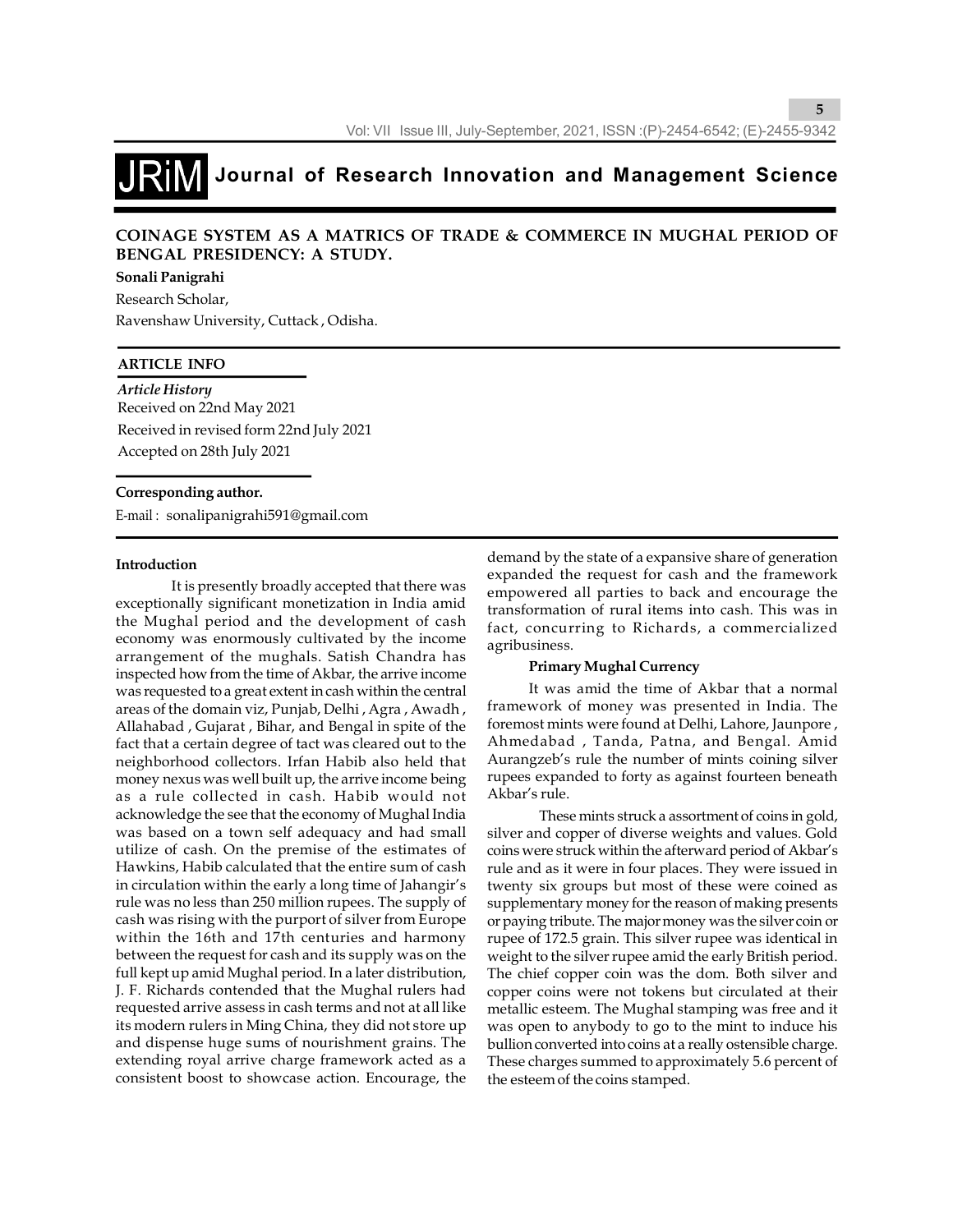Since Mughal stamping was free, the esteem of the coins within the three metals varied in connection to each other according to the alter within the esteem of these metals within the bazaar. Akbar may keep up the standard between the silver rupee and the copper coin to the proportion of 1:40 but this proportion seem not be kept up after his passing since the esteem of the copper as metal expanded. A new proportion on the premise of the metallic esteem of copper should be set up and the fragmentary pieces of the rupee came to be known as Anna which was the sixteenth of the rupee and the proportion between silver rupee and the copper coin was settled at 1:16. This proportion got to be well built up by the rule of Shah Jahan . From Deyell's inquires about we come to know that the copper coins of this period voyage from the external wilderness areas of the realm to its hinterland inside the year of their stamping. The unfaltering convergence of the Unused World silver amid this period diminished the cost of that metal in connection to gold and silver with the result that the copper based majestic money related framework was supplanted by that of silver. As silver rupees came to be utilized increasingly and got to be the overwhelming cash by 1660, copper coins were generally utilized in unimportant transations. For encourage little installments, cowries were much in utilize. Around 1627 the stamping of copper up to this point moderately ample moderated down. The incredible world sadness of the 17th century seriously influenced the stream of copper to Bengal through surat and cowries briefly took the put of copper in exchanges.

### **The supply of silver**

 The prevalent cash was the silver rupee and the request for it tended to rise with the extension of showcase for Indian commodities at domestic and overseas. India did not have silver mines and thus had to depend totally on the purport of silver for money purposes. It is troublesome to form an appraise of how much silver was really imported amid the Mughal period for need of satisfactory data but it is certain that the moment of silver from Europe expanded significantly amid the 16th and 17th centuries. It got to be conceivable since Europe was plentifully provided with silver from the Unused World through Spain. From time immemorial Indian individuals were usual to accumulate up valuable metals like gold and silver. It is in any case, troublesome to decide how much of the imported silver was stored. James Give in a

unpleasant gauge in 1784 calculated that in the event that the whole silver imported between 1582 and 1682 had been changed over into coins, its supply must have trebled in circulation.

**6**

Aziza Hasan has made an endeavor to decide the genuine unit of silver coins and their fragmentary pieces in circulation year by year from the mint records. She has kept her think about to the issues of the coins of north Indian mints. Her conclusion is that silver cash in circulation expanded exceptionally surprisingly amid the 16th and 17th centuries and this authenticates James Grant's speculation. Concurring to the calculation of Aziza Hasan, between 1591 and 1639, silver rupees in circulation expanded three times compared to the figure some time recently 1591. After 1639, the figure declined for a time, but once more from 1684, the supply come to a level which was a small more than twice as such as that of 1591. Once more, after 1700, it remained at levels well over three times the sum in circulation in or approximately 1591. Consequently , the near connect between the surprising development of silver money in circulation amid the 16th and 17th centuries and the gigantic moment of American silver through Spain to Europe and subsequently to India stands set up . She has moreover demonstrated that nearly the complete amount of silver imported into India was changed over into coin and as it were a insignificant parcel had gone into accumulating by contending that since gold got to be exceptionally much acknowledged in regard of silver, it was gold instead of silver which turned out to be more beneficial metal for storing. The increment of cash in circulation raised the costs of diverse commodities and Irfan Habib has famous a few wide patterns within the common development of costs. Between 1610 and mid 1630s, the costs of agrarian items rose by one and a half to two times of what it was in 1595. The supply of silver money amid this period extended by three times . Habib has pointed out that any hunt for expansion, a cost transformation and its add up to affect upon money related framework must be limited to the period of develop silver based financial system and not some time recently and it was as it were amid the primary half of the 17th century that the cost Insurgency may well be said to have entered Northern India behind the quickly growing circulation of silver. There was a consistent decrease in silver money in circulation between 1630s and 1680s and a momentous development after 1685 which proceeded upto 1706. The steadiness in costs between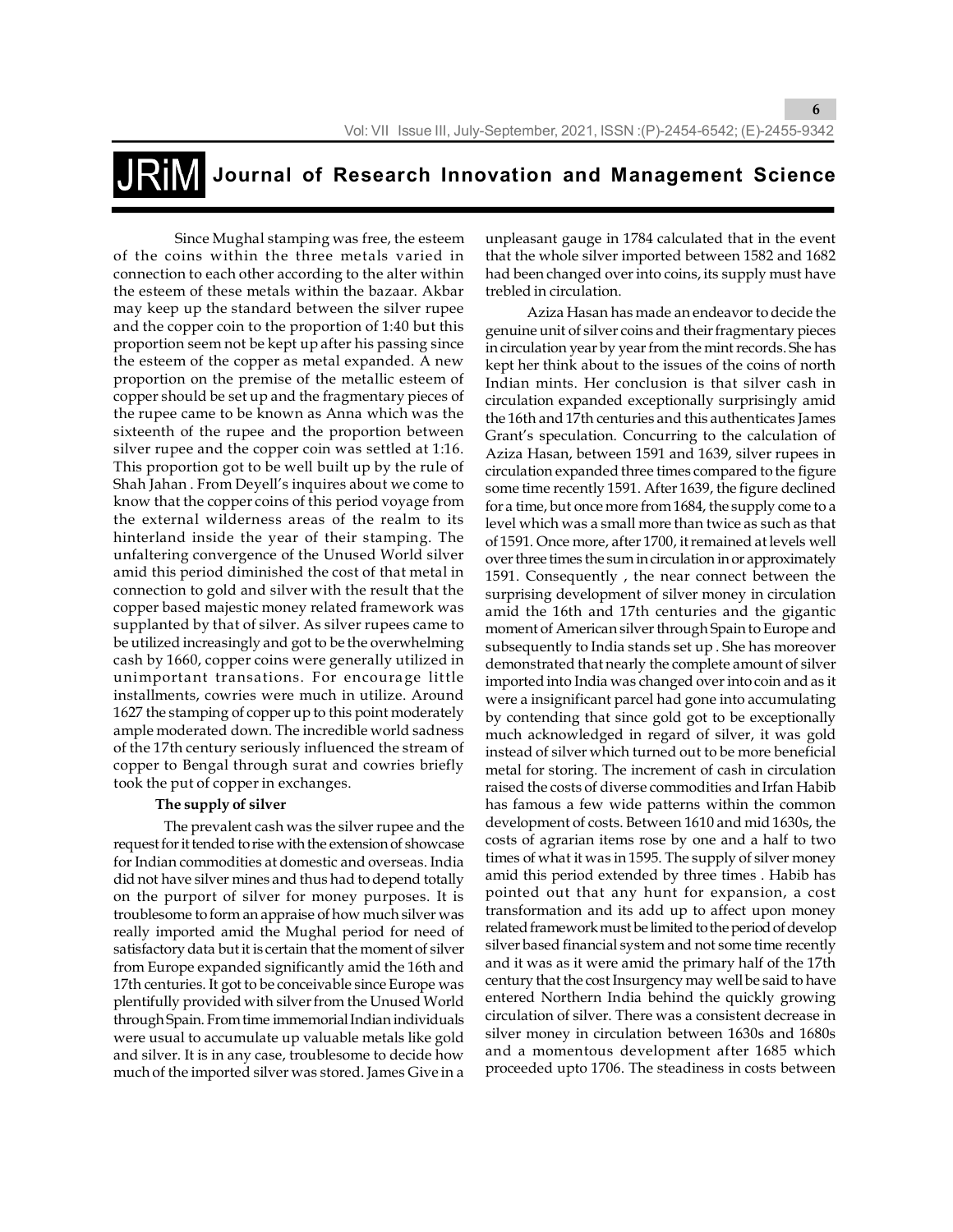1665 and 1710 is traceable to the decrease in cash circulation. The rise in costs after 1710 is clearly the impact of expanding supply of cash.

 The address normally emerges what utilize did the individuals of Bengal make of so much gold and silver imported within the to begin with half of the 18th century. The board held the see that the individuals of India had created the propensity of accumulating profitable metals like gold from time immemorial. The Government of Bengal had uncommon reasons to accept that gigantic amounts of gold had been stored especially by the wealthy individuals amid the Mughal run the show. K.N.Chaudhuri contended that "hoarding was verifiably a broad include of Indian financial life, but there's too prove that the cost of valuable metals varied a awesome bargain in India agreeing to exchanging conditions and did not all around command a premium at all times. From the prove given by the records of the European exchanging companies on the Indian cash markets amid the 17th and 18th centuries, it can be concluded legitimately that in India no less than in Europe, the demand for cash, within the nonattendance of a showcase for elective money related resources was isolated into a exchange request and a request for store of wealth".

### **Differences of the Currencies**

 The progressive collapse of the central specialist had seriously influenced the financial framework built up by the extraordinary Mughals. Taking advantage of the shortcoming of the majestic specialist, the trivial sovereigns begun coining their possess cash in their claim mints and settling its standard. The authorities of the mints too colluded with the semi – free sovereigns to corrupt the coins for illegal benefit and beneath such circumstances consistency of standard seems barely be kept up. The total nation was in result overflowed with a befuddling mass of rupees of distinctive values. The circulation of diverse sorts of rupees, of distinctive categories stamped at different places, on distinctive dates significantly complicated the full framework of financial exchanges. There was total need of any standard of esteem and one may say that the trade economy was essentially diminished to a bargain economy.

 The Afterward Mughals did not enjoy in this. With the increase of a unused sovereign as it were, the coins of the past rules were called up and supplanted by modern ones on installment of a batta. So distant as Bengal was concerned, the semi- autonomous Nawabs of Bengal did not strike coins of their possess and the unit of the Bengal Money was the rupee. Gold was every so often coined but the transcendent money was the silver rupee. This rupee was coined at the mints of Dacca, Rajmahal and patna. With the exchange of the capital to Murshidabad, in any case, the Murshidabad mint slowly rose into conspicuousness. Concurring to James Grant's investigation of the accounts of Bengal, the mint obligations of Murshidabad yielded an yearly pay of Rs. 3, 04,103 within the year 1722. In Bengal, there was a consistent request for silver bullion and the importation of it by the outsiders was continuously energized. Copper coins were too in utilize but not to the degree to which these were in common utilize within the rest of India. For little exchanges in Bengal individuals utilized cowries, a huge sum of which was imported from the Maldive islands. Within the locale of Sylhet, cowries were indeed acknowledged for arrive income installments.

**7**

### **Development of Bengal's exchange with other parts of India and its impacts on the money related system**

The volume of Bengal's exchange with other parts of India was exceptionally significant. The send out from Bengal of essential items as well as made products were apparently in overabundance of the region's imports. Bengal rice was se nt up the Ganges to Agra through Patna to the Coromandel and circular cape Comorin to Kerala and different harbour – towns on the West Coast of India whereas Agra secured a few supply of wheat as well from the eastern areas likely the item of Bihar. The send out of sugar from Bengal by ocean to the complete of India and by stream to Agra and past has been depicted by Prof. Tapan Beam Chaudhuri as "of awesome commercial importance". The foremost critical thing of consequence into Bengal was salt from Rajputana. As respects fabricated merchandise, the Gujarat silk industry was completely subordinate on the consequence of crude silk from Bengal. Huge dispatches of Bengal silk too went to Agra. On the consequence side, Bengal had to depend on expansive amounts of cotton developed to a great extent between Surat and Burhanpur which came through Agra down the Ganges. Since the sends out from Bengal had continuously surpassed the imports, the monetary forms of other locales poured into Bengal each year in expansive amounts. Additionally, the coastal districts of Gujarat, Coromandel and Bengal had by the mid- 18th century near common joins in things such as cash supply. Deficiency of species in Bengal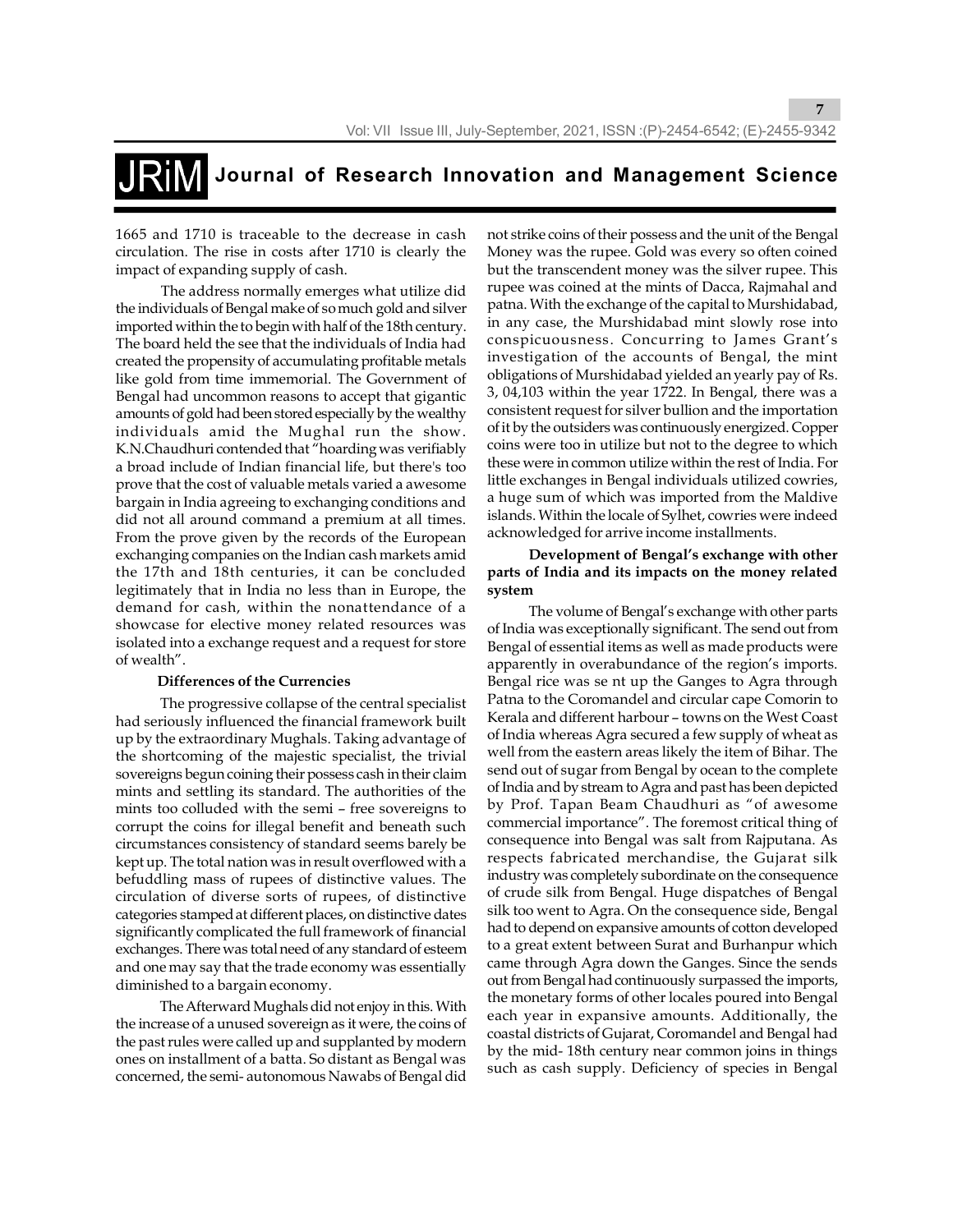initiated customary supplies of silver rupees from Surat and the Coromandel. The last mentioned put, a gold money range, presently stamped and sent out at slightest Rs. 500,000 a year whereas the trade from Surat was a million or more. In this way monetary standards of the different locales were brought to Bengal and as these coins were struck at distinctive mints, these were not of the same weight, fineness and immaculateness. There was in this way no address of consistency. This advertised the shorffs or cash changers a interesting opportunity of managing with these distinctive sorts of coins by charging a batta or markdown on the second rate coins from other districts of India, concurring to their claim course of action. They utilized to settle the esteem on these diverse sorts of monetary forms which was no question self-assertive but in this way they came to involve a really critical position within the financial life of the territory. The striking thing was that in this handle indeed the Sicca rupees coined at the mints of Bengal were not saved and these rupees came to be underestimated after the expiry of certain a long time on the ground that these rupees bore diverse dates of being coined, in spite of the fact that these had not misplaced Weight or fineness through utilize. The more seasoned a sicca rupee was the more noteworthy would be the sum of rebate charged on it. Verelst composed: " at the termination of three a long time, when these sicca rupees, at that point called sonauts, pass at 111/116 parts of the initial group, they are carried to the mint mainly by the shroffs, who get them back recoined and thus raised in esteem to 116, the primary and the most elevated category, deducting the cost and obligations of recoinage, producing to something more than 2%. By this operation, the shroffs pick up about 1/116 parts upon the esteem of the coin each third year".

 The per capita pay of the larger part of the individuals was not adequate for a productive cooperation in cash economy. By expanding the rates of income and by demanding on cash installments, British run the show enormously cultivated monetization. It would, hence, be sensible to conclude that there was monetization in India amid the Mughal period but it was not very impressive.

### **Credit instruments**

 An fundamental portion of the Mughal financial framework was the expand structure of credit. The foremost characteristic credit institution in India was the 'Hundi' or Charge of Trade and huge exchanges were

for the most part done through 'Hundis'. The creator of Mirat-I-Ahmadi and exceptionally numerous European travelers portrayed how enormous exchanges in exchange and commerce were made by the issue of ' Hundis' by the Financiers from one portion of the nation to another without physical transfer of coins. Hundis instead of cash progressively got to be the regular and prevalent shape of installment at slightest among the affluent area. In long-distance exchange this framework not as it were met the necessities of an extending request for credit but decreased the dangers included in sending cash to a far off put by qafilas of bullock-carts. Within the 17th century, the arrive income from Bengal was carried to Agra by qafilas of bullock-carts but within the mid-18th century, the house of jagat seth transmitted it to Delhi through 'hundi' to his specialist there. Continuously, a showcase for hundis created and the dealers made broad utilize of it to carry on exchange.

**8**

### **Conclusion**

 The Mughal Realm at the stature of its control had kept up an successful and centralized money related framework all through its region of control. The request for cash expanded at the same time with the development of exchange and commerce. But the Mughal government was able to guarantee relentless supply of cash without causing genuine change within the economy as a entirety. With the geadual decrease of the central specialist, be that as it may, things changed a awesome bargain. Taking advantage of the shortcoming of the central government, common governors and unimportant rulers attested their autonomy by coining cash in their possess mints. Consequently endless monetary forms of distinctive guidelines with all its risks and bothers stamped the money related framework when the English picked up political authority in Bengal.

### **Reference**

1 Satish Chandra , ' Some aspects of the growth of a Money Economy in India during the Seventeenth Century' in Modern Asian Studies, p. 374

2 Irfan Habib, ' Banking in Mughal India' in Contributions to Indian Economic History' p. 2.

3 Richards I.F. (Edited) , The Imperial Monetary System of Mughal India, Oxford, 1987, p. 4.

4 Sukumar Bhattacharyya, The East India Company and the Economy of Bengal, p. 96.

5 The Cambridge Economic History of India, Vol.